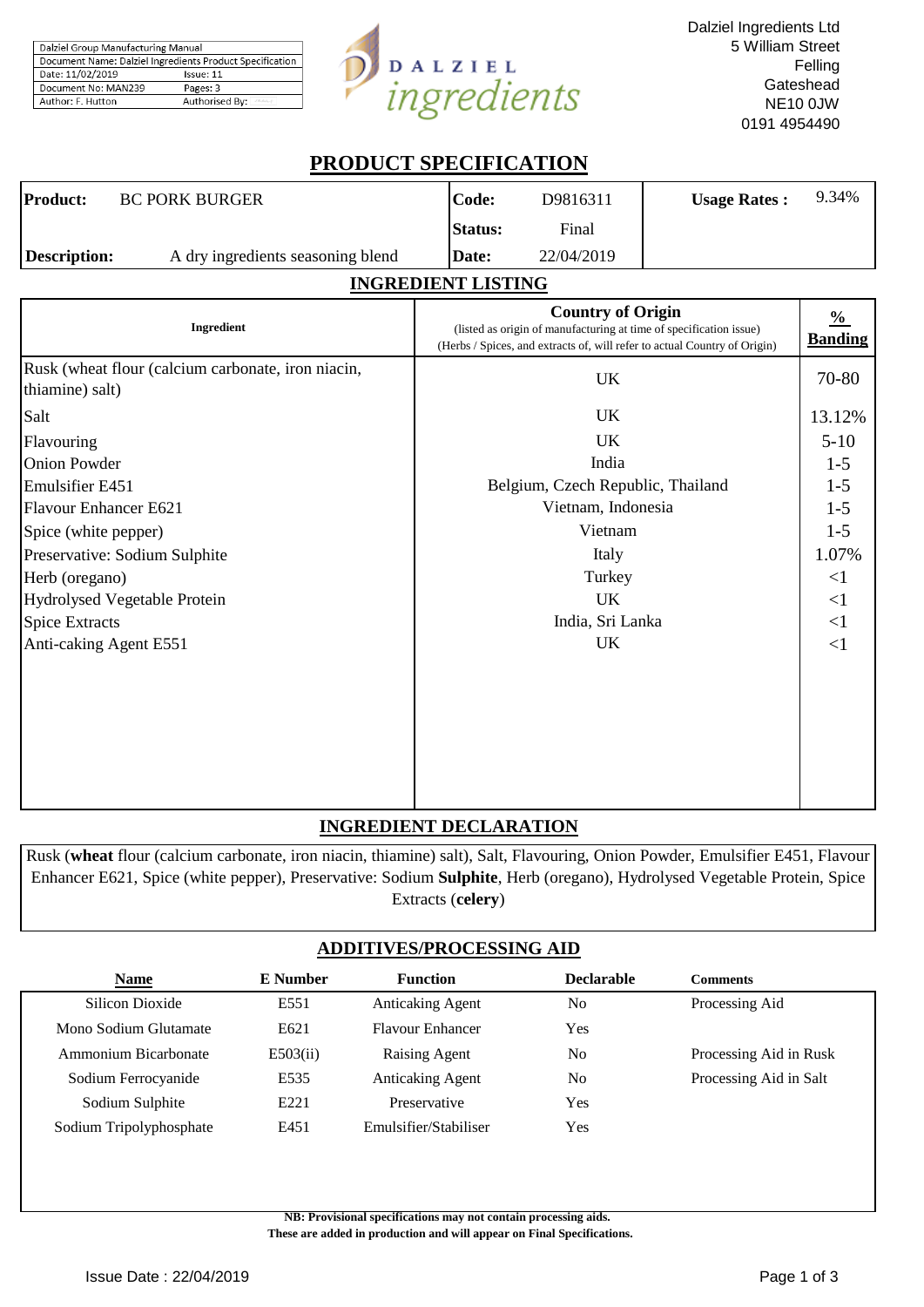| Dalziel Group Manufacturing Manual                       |                |  |  |  |
|----------------------------------------------------------|----------------|--|--|--|
| Document Name: Dalziel Ingredients Product Specification |                |  |  |  |
| Date: 11/02/2019                                         | Issue: 11      |  |  |  |
| Document No: MAN239                                      | Pages: 3       |  |  |  |
| Author: F. Hutton                                        | Authorised By: |  |  |  |



Dalziel Ingredients Ltd 5 William Street Felling **Gateshead** NE10 0JW 0191 4954490

## **ALLERGEN INFORMATION D9816311**

| Allergen                                           |            | <b>Present</b>    | <b>Comments:</b>                                                     |
|----------------------------------------------------|------------|-------------------|----------------------------------------------------------------------|
|                                                    | on Site    | <b>In Product</b> | Allergen Source indicated in Bold on previous page, Ingredients list |
| Cereals containing<br><b>Gluten</b>                | <b>YES</b> | <b>YES</b>        | Rusk                                                                 |
| <b>Crustaceans</b><br>and products thereof         | NO         | NO                |                                                                      |
| Egg<br>and products thereof                        | <b>YES</b> | NO                |                                                                      |
| Fish<br>and products thereof                       | <b>YES</b> | N <sub>O</sub>    |                                                                      |
| <b>Soybeans</b><br>and products thereof            | <b>YES</b> | NO                |                                                                      |
| <b>Milk</b><br>and products thereof                | <b>YES</b> | NO                |                                                                      |
| <b>Celery</b><br>and products thereof              | <b>YES</b> | <b>YES</b>        | Spice Extracts (celery)                                              |
| <b>Mustard</b><br>and products thereof             | <b>YES</b> | NO                |                                                                      |
| <b>Peanuts</b><br>and products thereof             | NO         | NO                |                                                                      |
| Nuts *(other than peanuts)<br>and products thereof | NO         | NO                |                                                                      |
| Lupin<br>and products thereof                      | NO         | NO                |                                                                      |
| <b>Sesame Seeds</b><br>and products thereof        | NO         | NO                |                                                                      |
| <b>Molluscs</b><br>and products thereof            | NO         | NO                |                                                                      |
| <b>Sulphur Dioxide</b><br>Sulphites >10ppm         | <b>YES</b> | <b>YES</b>        | Preservative Sodium Sulphite                                         |

Dalziel take reasonable and practical precautions to reduce the risk of contamination of the products we manufacture. Due to the nature and complexity of ingredient blending the risk of contamination from carry over residue or airborne cross contamination cannot be totally eliminated**.**  Furthermore although we prohibit the processing of nuts on site we cannot guarantee that contamination has not occurred at other stages in the processing of ingredients, i.e. during farming, harvesting, transportation etc. To a greater or lesser extent the same issue may apply to other allergens. A copy of our allergen policy and risk assessment is available on request.

**The absence of an allergen from the above recipe should not be taken as an implication that our product can be guaranteed free from that allergen.**

| <b>SUITABILITY</b> |                |               |                |            |                 |  |  |  |
|--------------------|----------------|---------------|----------------|------------|-----------------|--|--|--|
| Vegetarian         | <b>YES</b>     | Not Certified | Vegan          | <b>YES</b> | Not Certified   |  |  |  |
| Organic            | N <sub>O</sub> |               | Gluten Free NO |            | Contains Gluten |  |  |  |